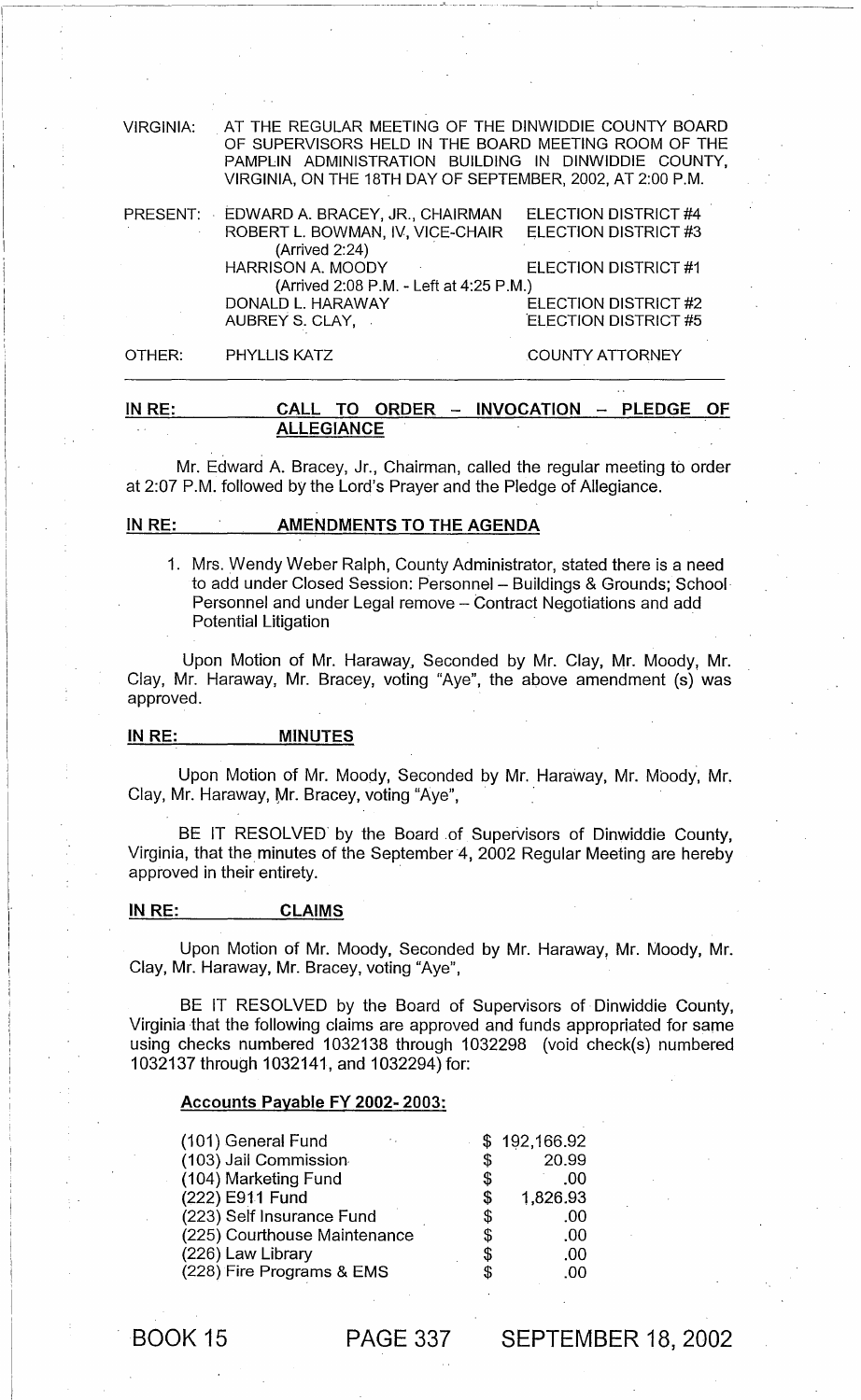$\label{eq:2} \frac{1}{\sqrt{2}}\left(\frac{1}{\sqrt{2}}\right)^{2} \left(\frac{1}{\sqrt{2}}\right)^{2} \left(\frac{1}{\sqrt{2}}\right)^{2} \left(\frac{1}{\sqrt{2}}\right)^{2} \left(\frac{1}{\sqrt{2}}\right)^{2} \left(\frac{1}{\sqrt{2}}\right)^{2} \left(\frac{1}{\sqrt{2}}\right)^{2} \left(\frac{1}{\sqrt{2}}\right)^{2} \left(\frac{1}{\sqrt{2}}\right)^{2} \left(\frac{1}{\sqrt{2}}\right)^{2} \left(\frac{1}{\sqrt{2}}\right)^{2} \left(\frac{$  $\overline{I}$  $\bar{t}$  $\bar{1}$  $\bar{1}$  $\bar{1}$  $\frac{1}{4}$  $\bar{\ell}$  $\frac{1}{\sqrt{2}}$  $\bar{1}$  $\bar{1}$  $\bar{1}$  $\bar{1}$  $\frac{1}{4}$  $\bar{t}$  $\bar{t}$  $\bar{t}$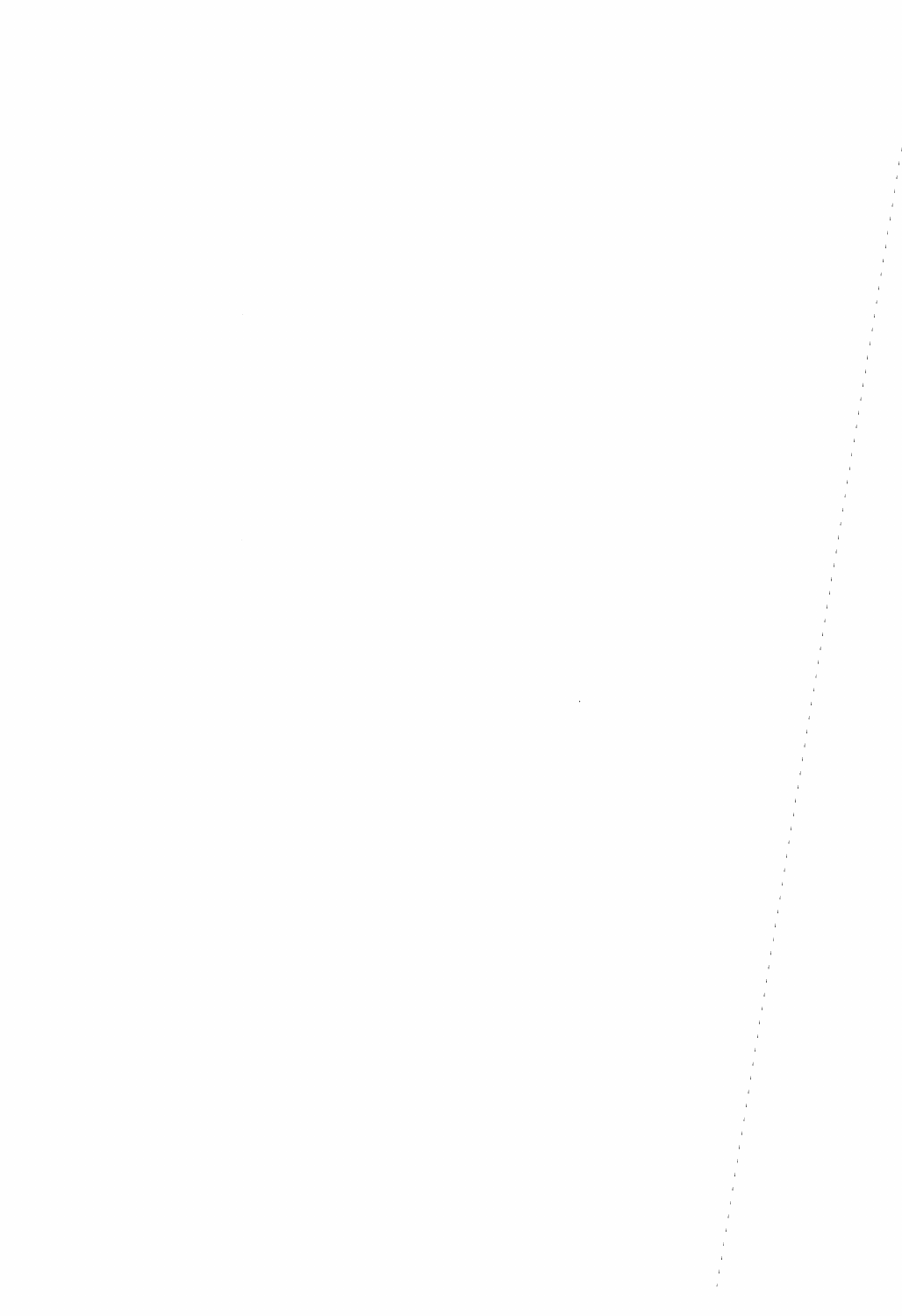| (229) Forfeited Asset Sharing | \$ | .00         |
|-------------------------------|----|-------------|
| (304) CDBG Grant Fund         | S. | 127.94      |
| (305) Capital Projects Fund   |    | 11,306.49   |
| (401) County Debt Service     |    | \$81,443.27 |
|                               |    |             |

## TOTAL

### \$ 286,892.54

#### IN RE: CITIZEN COMMENTS

The following citizen(s) appeared before the Board in opposition to the removal of dumpsters located near Whippernock Marina.

1. Philip Hanley - 835 Even Keel Lane, Church Road, VA, presented a petition to the Chairman with 147 signatures. Their concerns were:

 $\mathbb{L}$ 

- a. Residents will have to drive more than 10 extra miles to dispose of their trash.
- b. The current operational hours of the Rt. 460 Transfer Station are too limited and restricted to only Dinwiddie residents.
- c. The Whippernock site is utilized by patrons of the only two campgrounds on Lake Chesdin.
- d. Littering along Sutherland Road (Rt. 623), Namozine Road (Rt. 708) and River Road (Rt. 601) will increase if and when the dumpsters are removed.
- 2. Ron Andrews - 16207 Cox Road, Church Road, VA
- 3. Barbara Williams - 3209 Sutherland Road, Sutherland, VA
- 4. Reverend Gracie Scott - 2721 Exter Mill Road, Sutherland, VA
- 5. Mary Davis - 1924 Sutherland Road, Sutherland, VA
- 6. Jo Ann Beck - Church Road, VA

#### IN RE: VDOT - REPORT

Mr. Richard Caywood, Resident Engineer, Virginia Department of Transportation, was not present.

## IN RE: AUTHORIZATION TO PAVE ENTRANCES & ROAD BY THE SOCIAL SERVICES BUILDING

The County Administrator presented the following proposal from VDOT to pave the entrances and road by the Social Services building. It also includes the parking area that fronts the building.

"The following estimated cost is for VDOT to pave the entrances and road by the Social Services building. It also includes the parking area that fronts the building.

| Asphalt Pavement SM 12,5 136 tons @ 32.10/ton | \$4,365.60 |
|-----------------------------------------------|------------|
| VDOT Inspection                               | 250.00     |
| Contingencies 10%                             | 436.56     |
| <b>Total Estimated Cost</b>                   | \$5,052.16 |

The price for asphalt is based on the bid price in the contract. VDOT uses a price adjustment system that is based on the commodity price for asphalt binder. Therefore, the actual price VDOT pays per ton will vary over the life of the contract. Currently the adjustment is approximately +\$3.00/ton. The 10% contingency should be sufficient to cover this uncertainty. VDOT's goal in the preparation of this estimate was to make it somewhat conservative.

In order for VDOT to perform this work, we need to get a letter from the County indicating that VDOT can bill Dinwiddie County for this work on an accounts receivable basis. The contractor has indicated that he can perform this work in September if we commit to it soon.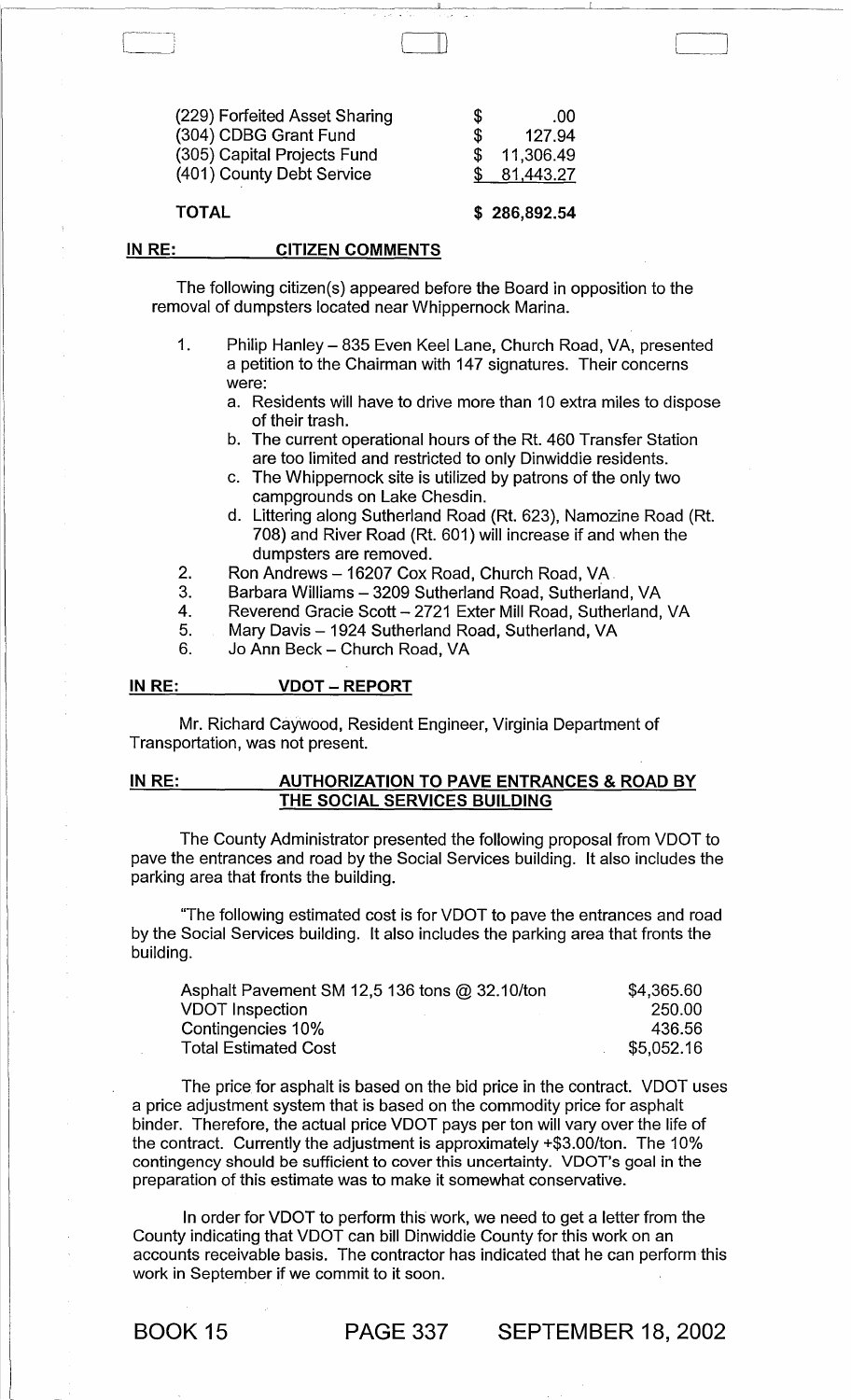Included in the estimate is a \$250 inspection fee by VDOT. We do recommend that Dinwiddie County have a representative present while the work is being performed to answer any questions while the work progresses. The paving should take one day.

Timmy Overton Project Engineer"

Upon Motion of Mr. Haraway, Seconded by Mr. Clay, Mr. Moody, Mr. Haraway, Mr. Clay, Mr. Bowman, Mr. Bracey voting "Aye",

BE IT RESOLVED by the Board of Supervisors of Dinwiddie County, Virginia that Administration is authorized to enter into a contract with VDOT to pave the entrances and road by the Social Services building at an estimated cost of \$5,052.16.

# IN RE: COMMISSIONER OF THE REVENUE - REPORT

Mrs. Deborah M. Marston, Commissioner of the Revenue, was not present.

# IN RE: COMMONWEALTH ATTORNEY - REPORT

Mr. T. O. Rainey, III, Commonwealth Attorney, came forward stating he would like to thank everyone for the help and support given to him and his staff last month during their crisis. The damaged items have been ordered and there was minimal damage done to the building due to the excellent response of the maintenance department, fire department and support staff. Continuing he stated he had nothing new to report but would be happy to answer any questions.

# IN RE: TREASURER

Mr. William E. Jones, Treasurer, came forward and presented his report for the month of August 2002.

## IN RE: AUTHORIZATION TO ADVERTISE - ORDINANCE TO IMPOSE A FEE TO COVER ADMINISTRATIVE COSTS TO COLLECT DELINQUENT TAXES

Mr. William E. Jones requested authorization to advertise for an ordinance to impose a fee to cover the administrative costs associated with the collection of delinquent taxes and other charges, including reasonable attorney's fees and collection agency fees. It was pointed out that the amendment had been drafted by the County Attorney and was enclosed in the Board's packet.

The Ordinance reads as follows:

AN ORDINANCE AMENDING THE CODE OF DINWIDDIE COUNTY TO IMPOSE A FEE TO COVER THE ADMINISTRATIVE COSTS AND REASONABLE ATTORNEY'S OR COLLECTION AGENCY'S FEES UPON EACH PERSON CHARGEABLE WITH DELINQUENT TAXES OR OTHER CHARGES.

WHEREAS, §58.1-3958 of the Code of Virginia authorizes the Board of Supervisors to impose a fee to cover administrative costs associated with the collection of delinquent taxes and other charges, including reasonable attorney's fees and collection agency fees;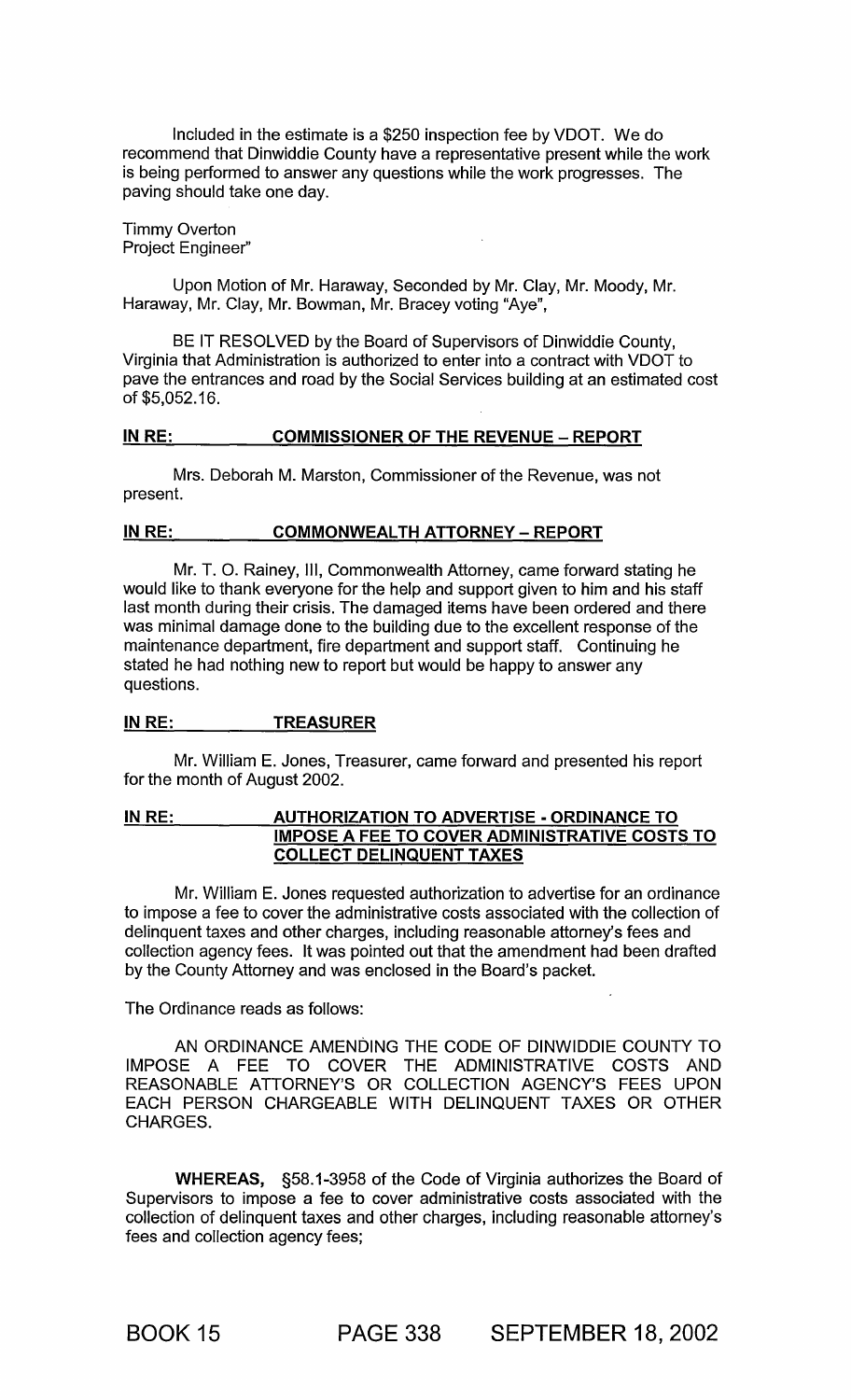AND WHEREAS, the Board of Supervisors believes that the recovery of the costs so incurred is in the best interests of all taxpayers of the County.

C-] II i

 $\mathcal{E}_{\mu\nu}$ 

BE IT ORDAINED, by the Board of Supervisors under the authority granted to it under §58.1-3958 of the Code of Virginia as follows:

If a person fails to timely pay taxes due the county, such person shall be subject to and liable for administrative costs of \$20.00 for taxes collected by the county subsequent to the filing of a warrant or other appropriate legal document but prior to judgment, and such person shall be subject to and liable for administrative costs of \$25.00 for taxes collected by the county subsequent to judgment. The administrative costs imposed by this section shall be in addition to all applicable penalties and interest. Such person shall also be liable for reasonable attorney's or collection agency's fees equal to 20 percent of the taxes or other charges so collected.

If the collection activity is to collect on a nuisance abatement lien, the fee for administrative costs shall be \$150.00 or 25 percent of the costs, whichever is less; however, in no event shall the fee be less than \$25.00.

No tax assessment or tax bill shall be deemed delinquent and subject to the collection procedures prescribed herein during the pendency of any administrative appeal under § 58.1-3980 [Code of Virginia], so long as the appeal is filed within 90 days of the date of the assessment, and for thirty days after the date of the final determination of the appeal, provided that nothing in this paragraph shall be construed to preclude the assessment or refund, following the final determination of such appeal, of such interest as otherwise may be provided by general law as to that portion of a tax bill which has remained unpaid or was overpaid during the pendency of such appeal and is determined in such appeal to be properly due and owing.

This Ordinance becomes effective upon adoption thereof.

Upon Motion of Mr. Moody, Seconded by Mr. Haraway, Mr. Moody, Mr. Haraway, Mr. Clay, Mr. Bowman, Mr. Bracey voting "Aye",

BE IT RESOLVED by the Board of Supervisors of Dinwiddie County, Virginia that authorization is granted for the Treasurer to advertise for a Public Hearing to amend the Code of the County of Dinwiddie, Virginia to impose a fee to cover the administrative costs associated with the collection of delinquent taxes and other charges, including reasonable attorney's fees and collection agency fees.

## IN RE: SHERIFF'S DEPARTMENT - REPORT

Sheriff Samuel Shands came forward and presented his jail report for the month of August 2002.

#### IN RE: AUTHORIZATION TO ERECT SHERIFF'S OFFICE SIGN

Sheriff Samuel Shands requested authorization to place a directional sign at the intersections of Route 1 and Courthouse Road to show location of the Sheriffs Office. A picture of the proposed sign was presented to the Board.

After a lengthy discussion Mr. Bracey requested that the County Administrator look into uniform directional signs for all of the Government buildings.

IN RE: AUTHORIZATION TO ACCEPT AND TO ADVERTISE FOR PUBLIC HEARING A LOCAL LAW ENFORCEMENT BLOCK GRANT FOR SHERIFF'S DEPARTMENT

BOOK 15

------~~--~~--~

PAGE 338 SEPTEMBER·18, 2002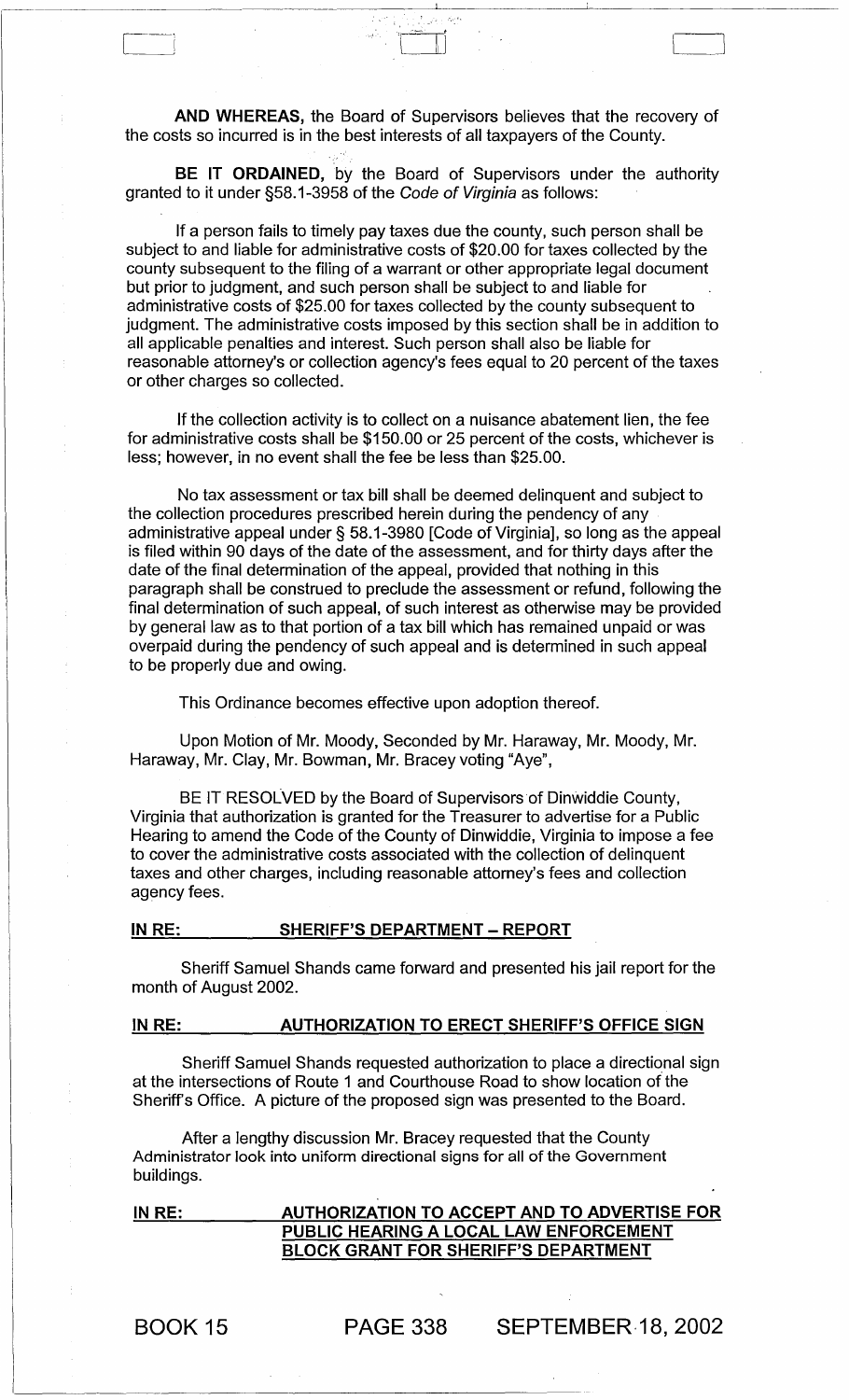Mrs. Wendy Ralph, County Administrator, commented the Sheriff is requesting authorization to accept grant funding in the amount of \$10,167 for a Local Law Enforcement Block Grant. The local match is \$1,130, which will have to come from the Sheriffs budget. The requirements of the grant call for a committee to be appointed which the Sheriff has provided and a public hearing, to be scheduled. Investigator Mitchell Harris explained that the request is to fund a new computer network server. He also read the committee members as follows:

Sheriff's Office - Mitchell Harris Commonwealth's Attorney's Office - T. O. Rainey, III Court system - Lisa Christopher School System - Linda Ampy Community Group - Ann Scarborough

Upon Motion of Mr. Moody, Seconded by Mr. Clay, Mr. Moody, Mr. Haraway, Mr. Clay, Mr. Bowman, Mr. Bracey voting "Aye",

BE IT RESOLVED by the Board of Supervisors of Dinwiddie County, Virginia that authorization is granted for Administration to accept and to advertise for a Public Hearing to meet the requirements of the Local Law Enforcement Block Grant regarding the proposed use of funds prior to the receipt and obligation of the funds; and

BE IT FURTHER RESOLVED by the Board of Supervisors of Dinwiddie County, Virginia that the committee be appointed as presented.

# IN RE: AUTHORIZATION TO ENTER INTO AGREEMENT WITH SOUTHSIDE REGIONAL JAIL

The County Administrator stated we are finalizing the contract with Southside Regional Jail for housing a minimum of 15 prisoners (five of which are guaranteed to be spaces for females) at \$22.50/prisoner. The Regional Jail Authority has authorized the Superintendent of the Jail to sign the agreement with us. Mrs. Ralph requested authorization to enter into this agreement for one year, renewable from year to year.

Upon Motion of Mr. Clay, Seconded by Mr. Haraway, Mr. Moody, Mr. Haraway, Mr. Clay, Mr. Bowman, Mr. Bracey voting "Aye",

BE IT RESOLVED by the Board of Supervisors of Dinwiddie County, Virginia that authorization is granted for the County Administrator and the Sheriff to sign the contract with Southside Regional Jail for housing a minimum of 15 prisoners (five of which are guaranteed to be spaces for females) at \$22.50/prisoner, for one year, renewable from year to year.

# IN RE: BUILDING INSPECTOR - REPORT

Mr. Dwayne H. Abernathy, Building Inspector came forward presenting his report for the month of August 2002.

# IN RE: ANIMAL WARDEN - REPORT

Mrs. Mary Ellison, Animal Control Officer, came forward and presented her monthly update for August 2002.

# IN RE: DIRECTOR OF PLANNING - REPORT

Mr. William C. Scheid, Director of Planning, came forward and presented his monthly update for August 2002 for the planning department.

# IN RE: ZONING ADMINISTRATOR/SENIOR PLANNER REPORT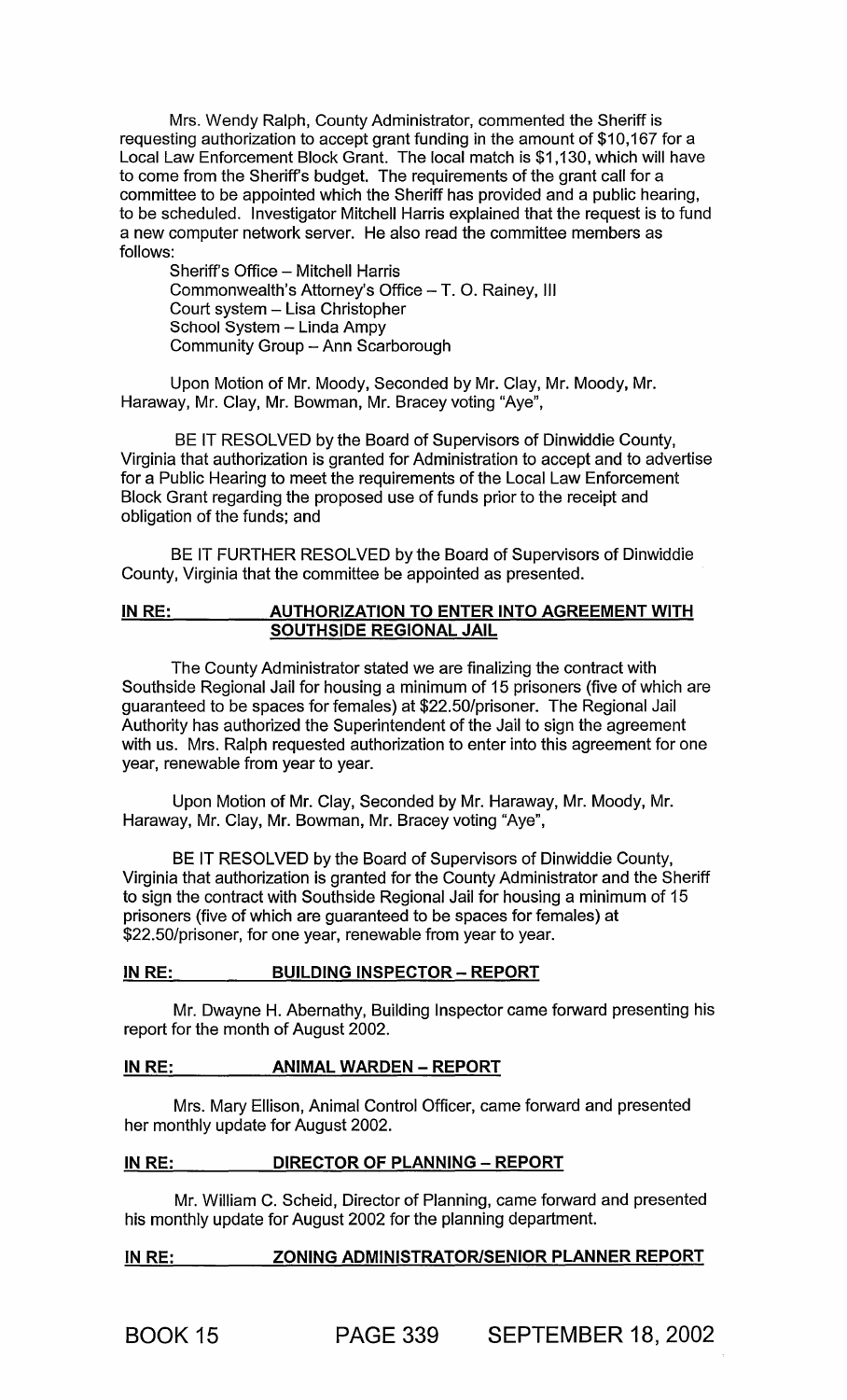Mr. David S. Thompson, Zoning Administrator/Senior Planner came forward and presented his August 2002 monthly report. He also informed the Board that the invitation for bids for the GIS were replaced with a request for proposals due to issues arising from the bid process by vendors at deriving a final cost. We expect to send out the RFP's within the next 4 to 6 weeks.

 $\begin{picture}(120,17) \put(15,17){\line(1,0){150}} \put(15,17){\line(1,0){150}} \put(15,17){\line(1,0){150}} \put(15,17){\line(1,0){150}} \put(15,17){\line(1,0){150}} \put(15,17){\line(1,0){150}} \put(15,17){\line(1,0){150}} \put(15,17){\line(1,0){150}} \put(15,17){\line(1,0){150}} \put(15,17){\line(1,0){150}} \put(15,17$ 

### **IN** RE: **CODE COMPLIANCE OFFICER**

Mr. Phillip E. Harris, Code Compliance Officer, came forward and presented his August 2002 monthly report.

## **INRE: SOCIAL SERVICES - REPORT**

Ms. Peggy McElveen, Director, Social Services Department, was not present.

### **IN** RE: **PARKS AND RECREATION - REPORT**

Mr. Timothy C. Smith, Director of Parks and Recreation, came forward and presented his August 2002 monthly report. He thanked all the newspapers for their coverage of the Re-dedication of the Courthouse. He commented the Monitor did a separate insert and it was very nicely done; he extended a special thanks to them for that article.

Mr. Smith informed the Board that 300 children are signed up for soccer for the fall. We are experiencing parking problems now and in the near future something is going to have to be done to alleviate it.

Mr. Moody commented he had received phone calls from concerned citizens about providing softball and football fields. He asked that these be included in the CIP budget process this year for the recreation department.

Mr. Bowman stated the Re-dedication of the Courthouse was one of the nicest events he has attended in the County.

Mr. Bracey thanked everyone who had a part in the event and it was a well organized event.

The County Administrator complimented Mr. Smith, Mr. Faison, and Staff who helped with the Re-dedication; everyone did a great job.

### **IN** RE: **WASTE MANAGEMENT - REPORT**

Mr. Dennis King, Director of Waste Management came forward and presented his report for August 2002.

The County Administrator stated in response to the concerns of the citizens, we are expecting a proposal from Draper Aden to perform a countywide survey to determine the best locations for manned sites.

Mr. Haraway interjected he had received several calls from residents who are in opposition to closing the dumpsters near Whippernock; but he stated he has also gotten a lot of compliments, about the staff, especially from the ladies who use the Rohoic site. They are so appreciative of the help they receive with the removal of their trash.

Mr. Moody asked if the proposal from Draper Aden would be objective. Mr. Bowman asked if there were other firms who could provide the study. The County Administrator commented she felt the company was familiar with the County and its needs and that is the reason we chose them. The proposal will give us an idea of what the cost will be.

BOOK 15 PAGE 339 SEPTEMBER 18, 2002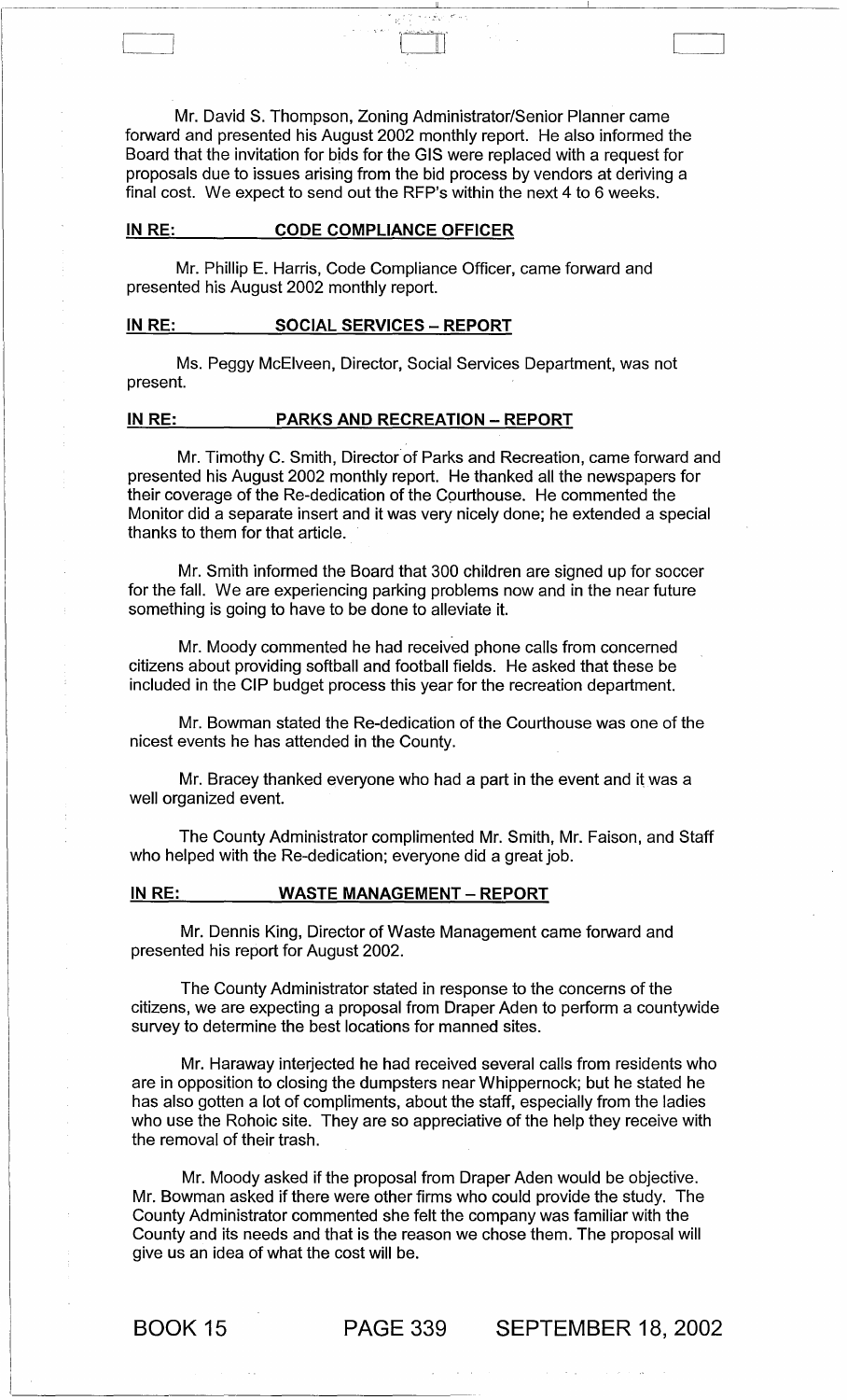# IN RE: PUBLIC SAFETY OFFICER - REPORT

Mr. David M. Jolly, Public Safety Officer, was not present but provided his report in the packets.

# IN RE: COMMUNICATIONS SUPERVISOR - REPORT

Ms. Denise Absher, Communications Supervisor, came forward to present an update for August 2002. She reported that the Virginia State Wireless Board approved the funding request in the amount of \$147,197.00. The first payout should be issued on or before October 1,2002 for approximately \$73,599.00.

Mr. Bowman commented he had to call 911 Monday and he wanted to personally compliment the EMS for their high degree of professionalism. The response time was excellent and they did a wonderful job. He said his wife was at home and doing well.

## IN RE: COMMUNICATIONS SUPERVISOR TRAVEL REQUEST -ASSOCIATION OF PUBLIC SAFETY COMMUNICATIONS OFFICIAL FALL CONFERENCE

Upon Motion of Mr. Clay, Seconded by Mr. Haraway, Mr. Moody, Mr. Clay, Mr. Haraway, Mr. Bowman, Mr. Bracey, voting "Aye", authorization was granted to the Communications Supervisor to attend the APCO Virginia Fall Conference to be held October 1 - 4, 2002 in Roanoke, Virginia, at an estimated cost of \$322.

# IN RE: COUNTY ATTORNEY - REPORT

Mrs. Phyllis Katz, County Attorney, stated she had nothing to report.

## INRE: BUILDINGS AND GROUNDS - REPORT

Mr. Donald Faison, Buildings and Grounds Superintendent, came forward and stated he provided his monthly update for August 2002 in the Board packages.

# IN RE: NORTHSIDE ROOF - BID TO REPAIR NORTH WING & CAFETERIA

Mr. Donald Faison stated he received the bid for the roof at Northside from Wall Sheet Metal, which includes: removal of loose gravel, install mechanically fastened reclaim board and base sheet, install torched down Modified Bitumen roofing system, approximately 40 squares and 20 squares in another area, remove bent stack and cover opening, repair areas around six roof drains. Mr. Wall feels this should secure the roof and prevent any further leaking. Mr. Faision stated the bid is \$14,000 and he requested authorization to proceed with the work.

There was a lengthy discussion between the Board members, the County Administrator and Mr. Faison regarding the report from the School Board's consultants to determine whether Northside could be renovated and used for an elementary school. It was the consensus of the Board to hold off on spending the \$14,000 until the school report has been completed.

Mr. Bowman requested that Mr. Faison provide him with a cost per square foot for the renovation of the Eastside Community Enhancement Center for comparison, since it has the same floor plan as Northside.

#### IN RE: AUTHORIZATION TO BID GENERATORS FOR SHERIFF'S OFFICE/JAIL AND OLD HICKORY FIRE DEPARTMENT

BOOK 15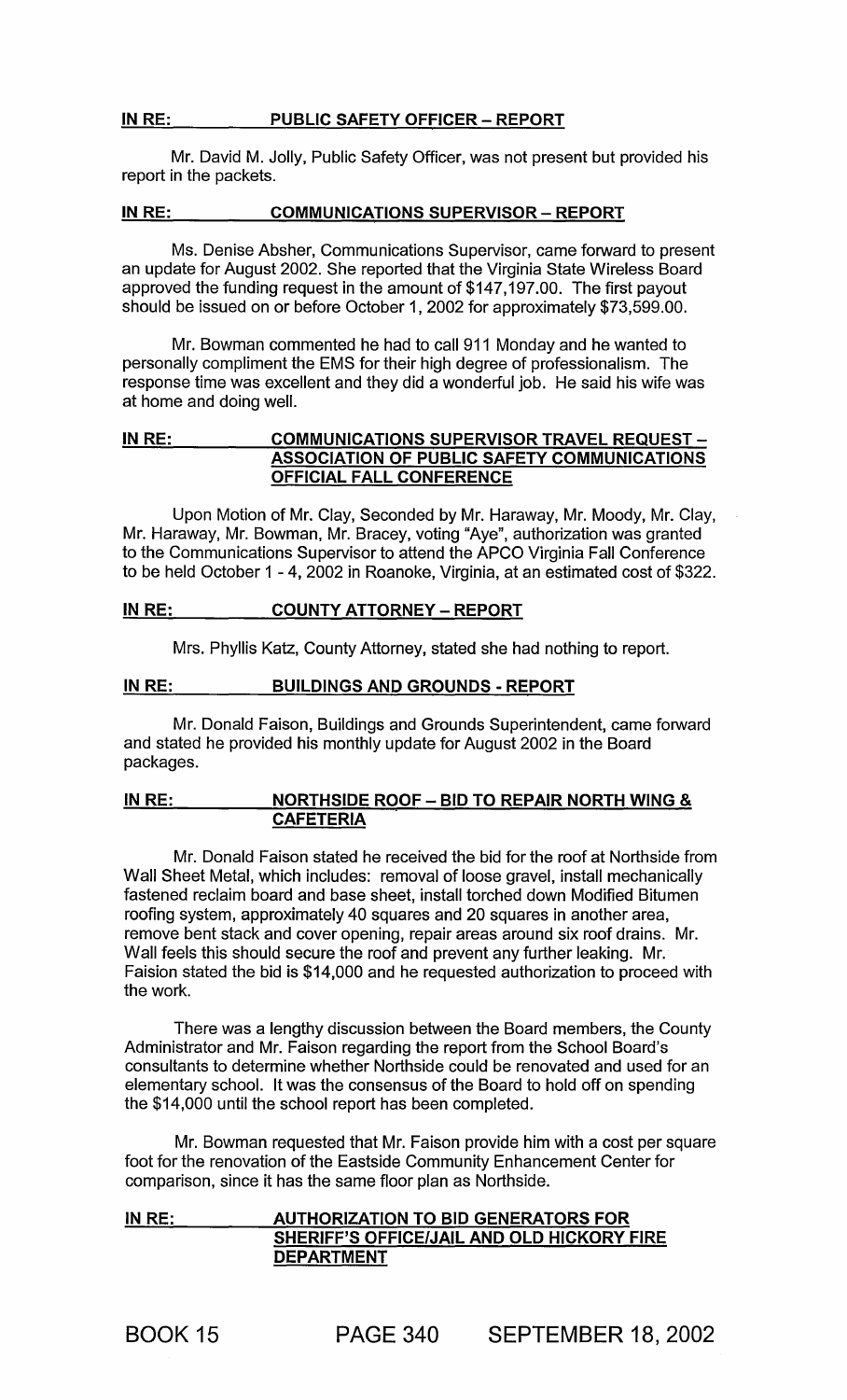Mr. Donald Faison reported that the engineering design for the generators for the Sheriff's Office/Jail and Old Hickory Fire Station is about 95% complete. The engineer discovered that it would be cheaper, because of the separate power supply for the Sheriff's Office and Jail to purchase two generators instead of one. He commented \$40,000 was set-aside in the CIP for the three generators. He requested authorization to advertise for bids for the generators.

~-~-.~~~~~~~~~~~-~~~~~~----"-~~-----~-------~--~-

 $\sqcup$ 

;, .

Upon Motion of Mr. Moody, Seconded by Mr. Clay, Mr. Moody, Mr. Clay, Mr. Haraway, Mr. Bowman, Mr. Bracey, voting "Aye",

BE IT RESOLVED by the Board of Supervisors of Dinwiddie County, Virginia, that the Buildings and Grounds Superintendent was authorized to advertise for bids for the three generators for the Sheriff's Office/Jail and the Old Hickory Fire Department.

# IN RE: APPOINTMENT - MR. EDWARD A. BRACEY, JR., -LEGAL AID JUSTICE CENTER ADVISORY BOARD

Upon Motion of Mr. Moody, Seconded by Mr. Clay, Mr. Moody, Mr. Clay, Mr. Haraway, Mr. Bowman, voting "Aye", Mr. Bracey "Abstaining",

BE IT RESOLVED by the Board of Supervisors of Dinwiddie County, Virginia, that Mr. Edward A. Bracey, Jr., is appointed to serve on the Advisory Board for the Legal Aid Justice Center.

### IN RE: APPOINTMENTS - VIRGINIA'S GATEWAY REGION

Ms. Alma Russell, Administrative Assistant, stated we have two appointments for Virginia's Gateway Region Board, which are due by September 30, 2002. Mr. Milton Hargrave, Jr., and Mr. Donald L. Haraway have been serving on this Board and are seeking re-appointment.

Upon Motion of Mr. Moody, Seconded by Mr. Clay, Mr. Bowman, Mr. Moody, Mr. Clay, Mr. Bracey, voting "Aye", Mr. Haraway, "Abstaining",

BE IT RESOLVED by the Board of Supervisors of Dinwiddie County, Virginia that Mr. Milton I. Hargrave, Jr., and Mr. Donald L. Haraway be reappointed to the Virginia's Gateway Region Board for a term ending September 30, 2003.

## IN RE: APPOINTMENT OF COMMUNITY SERVICES WORK COORDINATOR - MR. MATTHEW T. GOWIN·

Mrs. Ralph stated Court Services is requesting approval of the appointment of Mr. Matthew T. Gowin for the Community Services Work Coordinator at \$16/hour. This is a part-time position for a one year period with no county benefits.

Upon Motion of Mr. Moody, Seconded by Mr. Bowman, Mr. Moody, Mr. Clay, Mr. Haraway, Mr. Bowman, Mr. Bracey, voting "Aye",

BE IT RESOLVED by the Board of Supervisors of Dinwiddie County, Virginia that Mr. Matthew T. Godwin is appointed to fill the part-time position of Community Services Coordinator at a salary of \$16/hour.

| IN RE: | <b>CONTRACT AUTHORIZATION - CHARLES L. TOWNES -</b> |
|--------|-----------------------------------------------------|
|        | <b>ENGINEERING, PLANNING AND SURVEY SERVICES</b>    |
|        | DINWIDDIE COUNTY INDUSTRIAL SITE PLANNING           |
|        | <b>STUDY</b>                                        |

Mrs. Wendy Ralph stated she and Mr. Guy Scheid met with Mr. Charles Townes the consultant for the Industrial Site Engineering Services to negotiate a

BOOK 15 PAGE 340 SEPTEMBER 18, 2002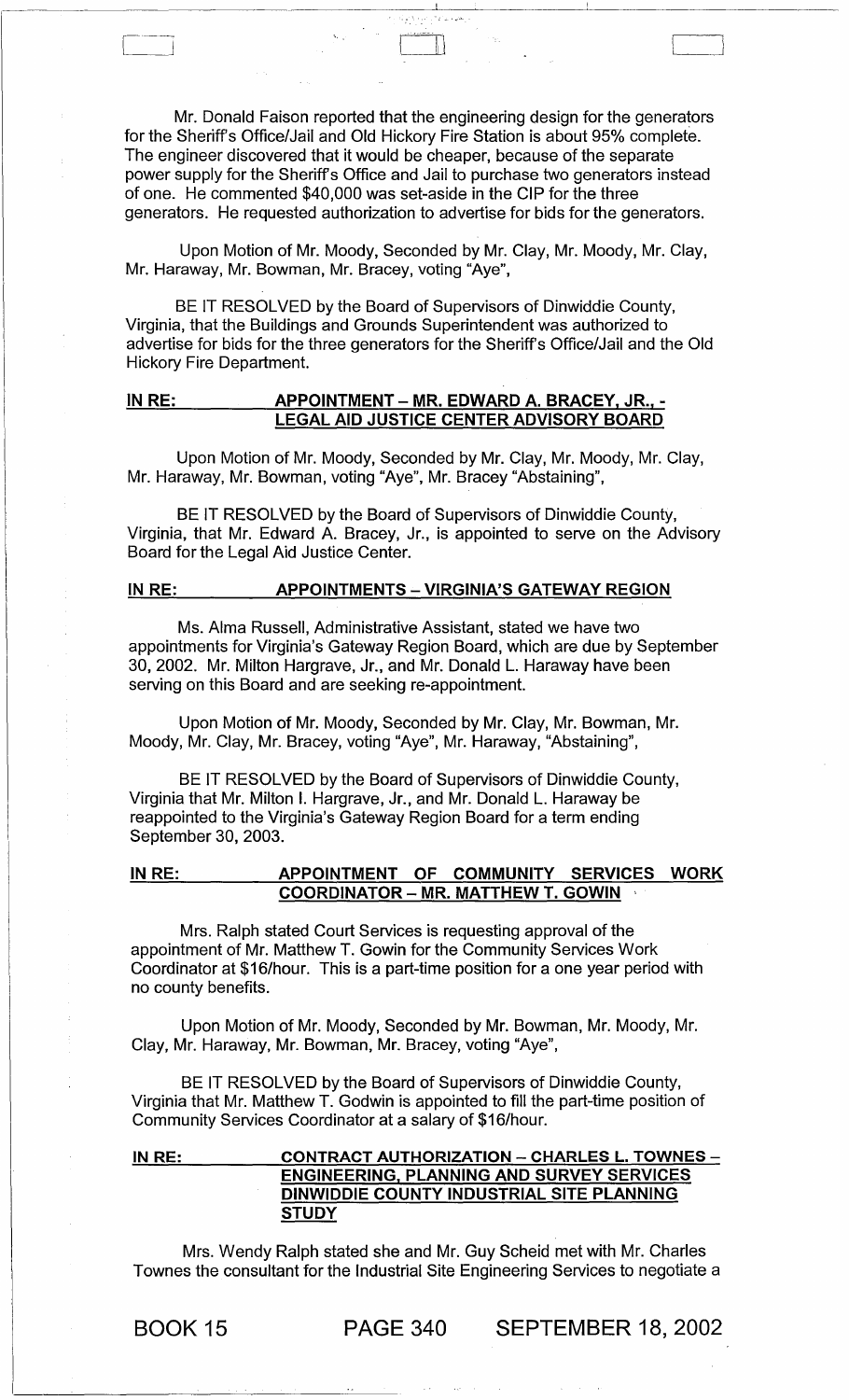contract and the cost for his services is \$11,000. She requested authorization to proceed with the contract because of the short timeframe involved in the use of the funding from the Tobacco Commission.

Upon Motion of Mr. Haraway, Seconded by Mr. Clay, Mr. Moody, Mr. Clay, Mr. Haraway, Mr. Bowman, Mr. Bracey, voting "Aye",

BE IT RESOLVED by the Board of Supervisors of Dinwiddie County, Virginia that Administration is authorized to proceed with the contract with Charles L. Townes and Associates for geotechnical analyses, preliminary engineering reports, environmental assessments and industrial site design for the County of Dinwiddie at a cost of \$11 ,000.

# <u>IN RE: COUNTY ADMINISTRATOR COMMENTS</u>

| 1)            | Reported to the Board she had talked with Rob Harrison,<br>Executive Director, Dinwiddie County Water Authority regarding<br>what we are doing to enforce the water restrictions set forth in<br>the Governors state wide emergency ordinance. The<br>Appomattox River Water Authority is meeting today and she will<br>check with him to see what they recommend.                            |
|---------------|-----------------------------------------------------------------------------------------------------------------------------------------------------------------------------------------------------------------------------------------------------------------------------------------------------------------------------------------------------------------------------------------------|
| 2)            | She distributed copies of Governor Warner's budget cuts for FY<br>2002-2003. The State Agency budgets will have to be<br>submitted monthly to the Department of Planning and Budget.<br>The Governor directed state agencies to prepare and submit<br>separate plans, which reduce their general fund budgets for FY<br>2003-2004 by 7%, 11% and 15%. We will have to wait until next         |
| 3)            | month to see what effects it will have on each department.<br>The Forestry Department has requested authorization to<br>purchase a cell phone under the County's plan with Alltel. She<br>commented the department would be responsible for the<br>payment of the minutes they used. The State refused to provide<br>them with the phone. The Board agreed to authorize one phone             |
| 4)            | under the County's plan.<br>Mrs. Ralph asked the Board if they would come in early on<br>October 2 <sup>nd</sup> at 4:00 P.M. to devote some time to Revenue<br>Recovery and for any Closed Session items that needed to be<br>discussed. There are 4 public hearings scheduled for that<br>evening. The Board agreed.                                                                        |
| IN RE:        | <b>BOARD MEMBER COMMENTS</b>                                                                                                                                                                                                                                                                                                                                                                  |
| Mr. Clay      | <b>No Comments</b>                                                                                                                                                                                                                                                                                                                                                                            |
| Mr. Moody     | <b>No Comments</b>                                                                                                                                                                                                                                                                                                                                                                            |
| Mr. Bowman    | He stated he had requested that Administration contact the<br>Superintendent regarding the possibility of the high school<br>offering EMS classes this fall. The County Administrator<br>replied, Dr. Wise informed her that they are already looking<br>into the classes.                                                                                                                    |
| Mr. Bracey    | He requested the County Administrator write a letter to the<br>Dinwiddie County School Board regarding the closing of the<br>projects. Continuing he commented he had already<br>requested the information from Dr. Worner but has still not<br>received anything. The money needs to be accounted for<br>and the County is going to get into trouble sooner or later<br>over this situation. |
| <u>IN RE:</u> | <b>CLOSED SESSION</b>                                                                                                                                                                                                                                                                                                                                                                         |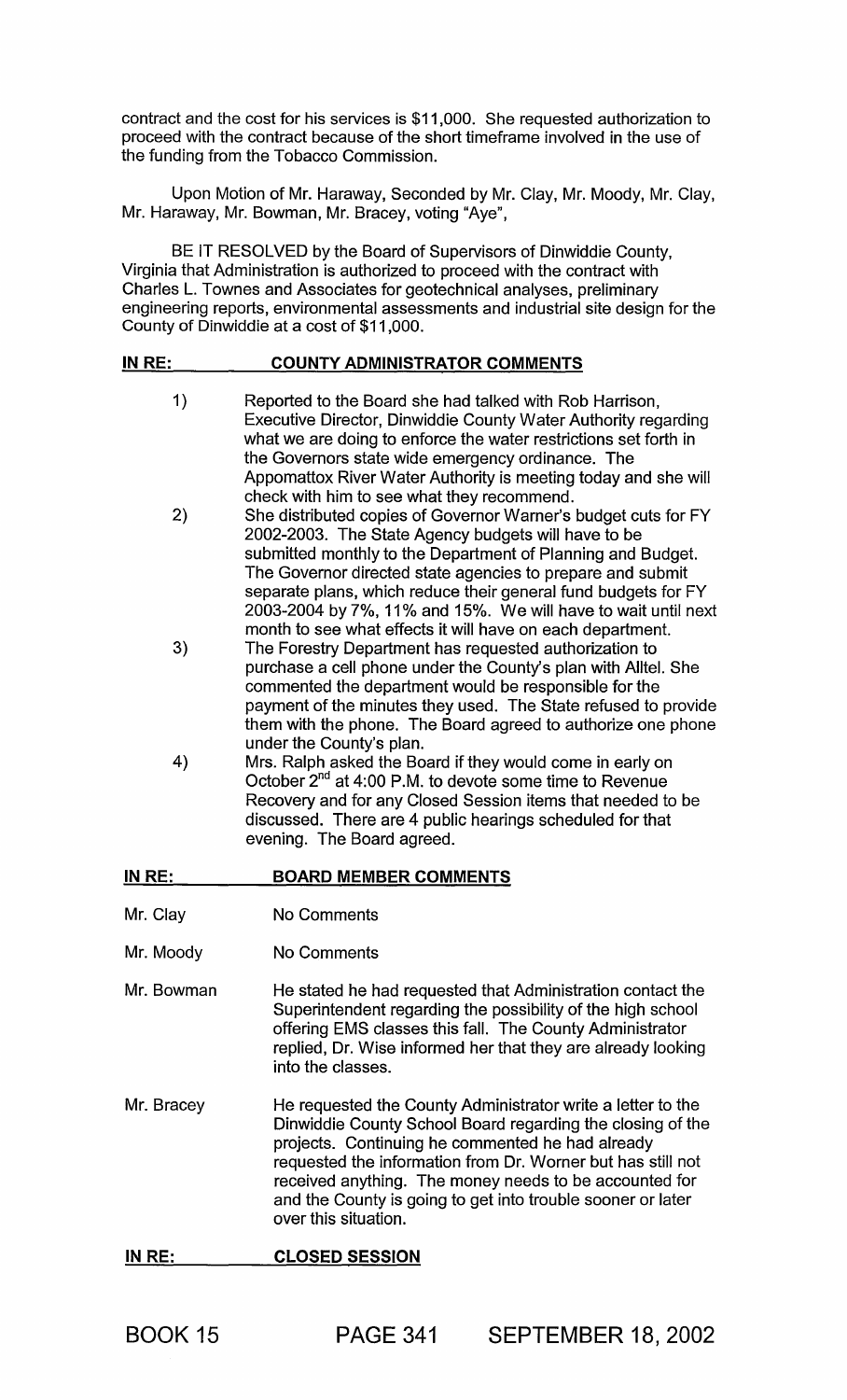Mr. Moody stated I move to close this meeting in order to discuss matters exempt under section:

Personnel Matters - §2.2-3711 A. 1 of the Code of Virginia - Assistant County Administrator; Receptionist; Buildings and Grounds

 $\tilde{H}$  . The  $\tilde{H}$ 

Legal - §2.2-3711 A. 7 of the Code of Virginia - Potential Litigation

Mr. Bowman seconded the motion. Mr. Moody, Mr. Clay, Mr. Haraway, Mr. Bowman, Mr. Bracey, voting "Aye", the Board moved into the Closed Meeting at 3:55 P.M.

A vote having been made and approved the meeting reconvened into Open Session at 4:51 P.M. (Mr. Moody left at 4:25 P.M.)

### IN RE: CERTIFICATION

Whereas, this Board convened in a closed meeting under § 2.2-3711 A.1 Personnel - Assistant County Administrator; Receptionist; Buildings & Grounds; § 2.2-3711 A.7, Legal - Potential Litigation

And whereas, no member has made a statement that there was a departure from the lawful purpose of such closed meeting or the matters identified in the motion were discussed.

Now be it certified, that only those matters as were identified in the motion were heard, discussed or considered in the meeting.

Upon Motion of Mr. Clay, Seconded by Mr. Haraway, Mr. Clay, Mr. Haraway, Mr. Bowman, Mr. Bracey, voting "Aye", this Certification Resolution was adopted.

## IN RE: AUTHORIZATION TO HIRE - CUSTODIAN I - MS. BARBARA ANN PRITCHETT

Upon motion of Mr. Haraway, seconded by Mr. Clay, Mr. Bowman, Mr. Clay, Mr. Haraway, Mr. Bracey voting "Aye", authorization is granted for Administration to hire Ms. Barbara A. Pritchett for the position of Custodian I, at Grade 1, Step H, at an annual salary of \$14,835.

## IN RE: APPOINTMENT - SECRETARY/RECEPTIONIST POSITION - MRS. DEBA WHITT

Upon motion of Mr. Haraway, seconded by Mr. Clay, Mr. Clay, Mr. Haraway, Mr. Bowman, Mr. Bracey voting "Aye",

BE IT RESOLVED by the Board of Supervisors of Dinwiddie County, Virginia that Administration is authorized to hire Mrs. Deba Whitt to fill the position of Administrative Services Secretary/Receptionist, at Grade 6, Step 1, at an annual salary of \$18,337, effective September 23,2002.

#### IN RE: BOARD MEMBER COMMENTS - CONT'

Mr. Haraway He stated if you will recall, during the discussion for the funding for the Phase II study for the School Board, I was rather vocal about the school staff being able to project enrollment figures. He distributed copies of a letter he wrote to Dr. Wise with his own projections for the FY 2006-2007 school year enrollment.

#### IN RE: INFORMATION IN BOARD PACKET OR DISTRIBUTED

BOOK 15

PAGE 341 SEPTEMBER 18, 2002